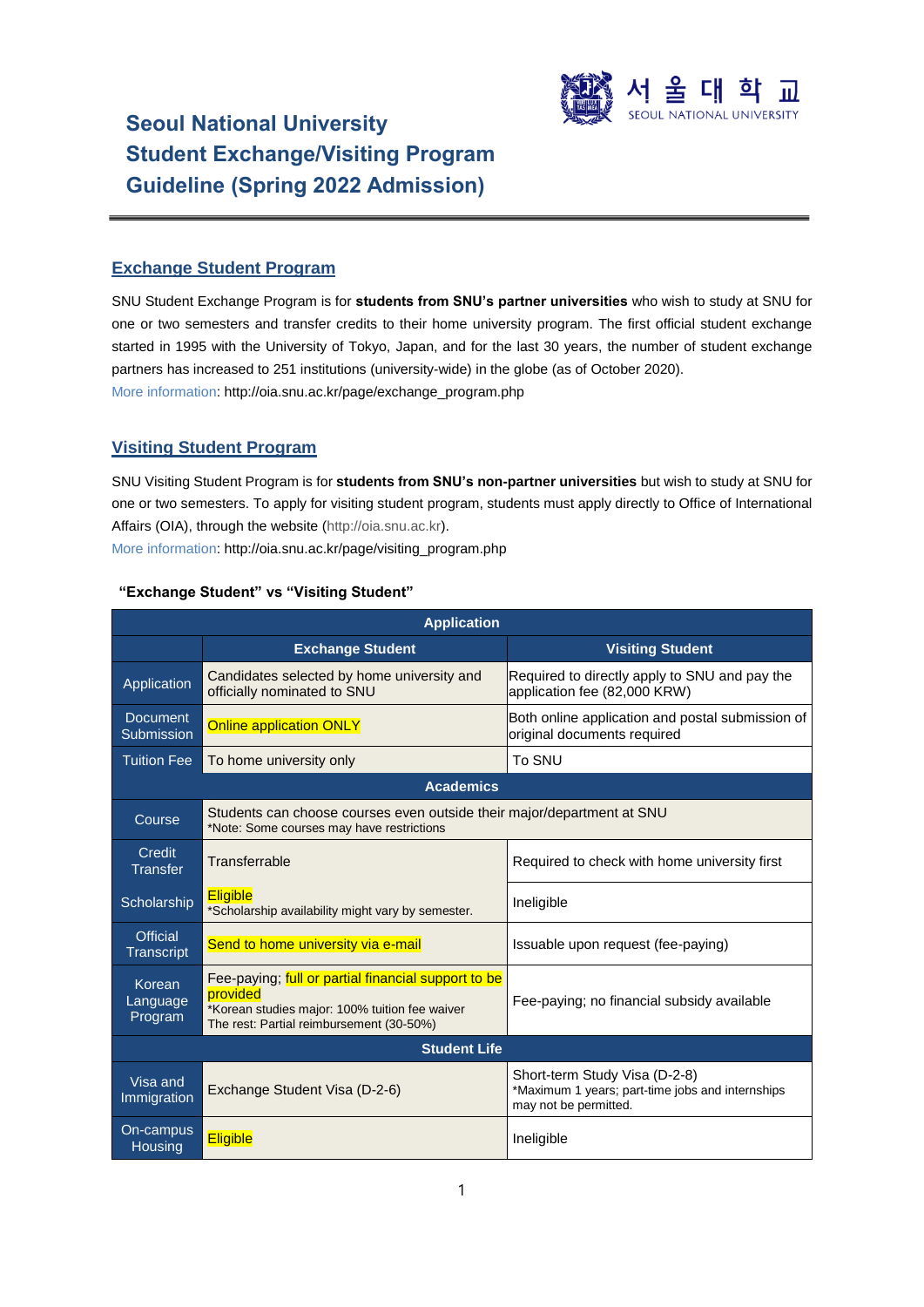

**Student** Services and **Support** 

Various types of health care and student support services, including buddy program, are available.

# **Application**

# **1. Eligibility**

1) Qualification

- Applicants must currently be enrolled in at least **second semester** of the home university program (= have completed at least one semester before they apply)

\* We cannot thus accept graduate students who are enrolled in the first semester of the Master's program at their application stage.

# - GPA requirement. (from Fall 2020's admission)

| Undergraduate | GPA 2.5/4.0 (equivalent to 2.7/4.3)<br>or percentile rank 83 |  |
|---------------|--------------------------------------------------------------|--|
| Graduate      | GPA 3.0/4.0 (equivalent to 3.3/4.3)<br>or percentile rank 89 |  |

- Language: No certification is required, but a fluent level of either English or Korean language proficiency is highly recommended.

| English | <b>TOEFL</b> | IBT 88 or above  |
|---------|--------------|------------------|
|         | <b>IELTS</b> | 6.0 or above     |
|         | <b>TEPS</b>  | 560 or above     |
| Korean  | <b>TOPIK</b> | Level 5 or above |

\*\* **Dept. of Korean History/Psychology/Statistics/Pharmacy** requires applicants to provide a proof of Korean language proficiency. A satisfactory level of Korean language ability should be Level 5 or above of the official Korean Language Proficiency Test, TOPIK.

#### 2) Academic Programs

All applicants for exchange/visiting program must choose **one college and department** as their affiliation and in general, applicants choose one that most suits their academic background or study abroad purpose. Students can, however, take other unrestricted courses from different colleges and departments.

- Applicants from SNU's university-wide partners can in principle apply for any academic program. Please, however, note that applicants must read the restrictions below thoroughly before making a department choice

and applicants may be required to change their choice if SNU finds it difficult to accommodate it.

- Applicants from SNU's college/department-level parters must choose the specific college and department. More information:

Undergraduat[e http://en.snu.ac.kr/undergraduate-programs](http://en.snu.ac.kr/undergraduate-programs%20/) 

### Graduate [http://en.snu.ac.kr/gradaute-school](http://en.snu.ac.kr/gradaute-school%20/)

<http://en.snu.ac.kr/professional-graduate-schools>

### 3) Restriction

\* Applicants who wish to study in the discipline of **Medicine, Pharmacy, Dentistry, Nursing, Music, Fine Arts, and MBA** must, in advance, be advised of the program availability by SNU exchange program coordinators.

- **College of Business Administration** is restricted to students who are currently majoring in business or economics at home university.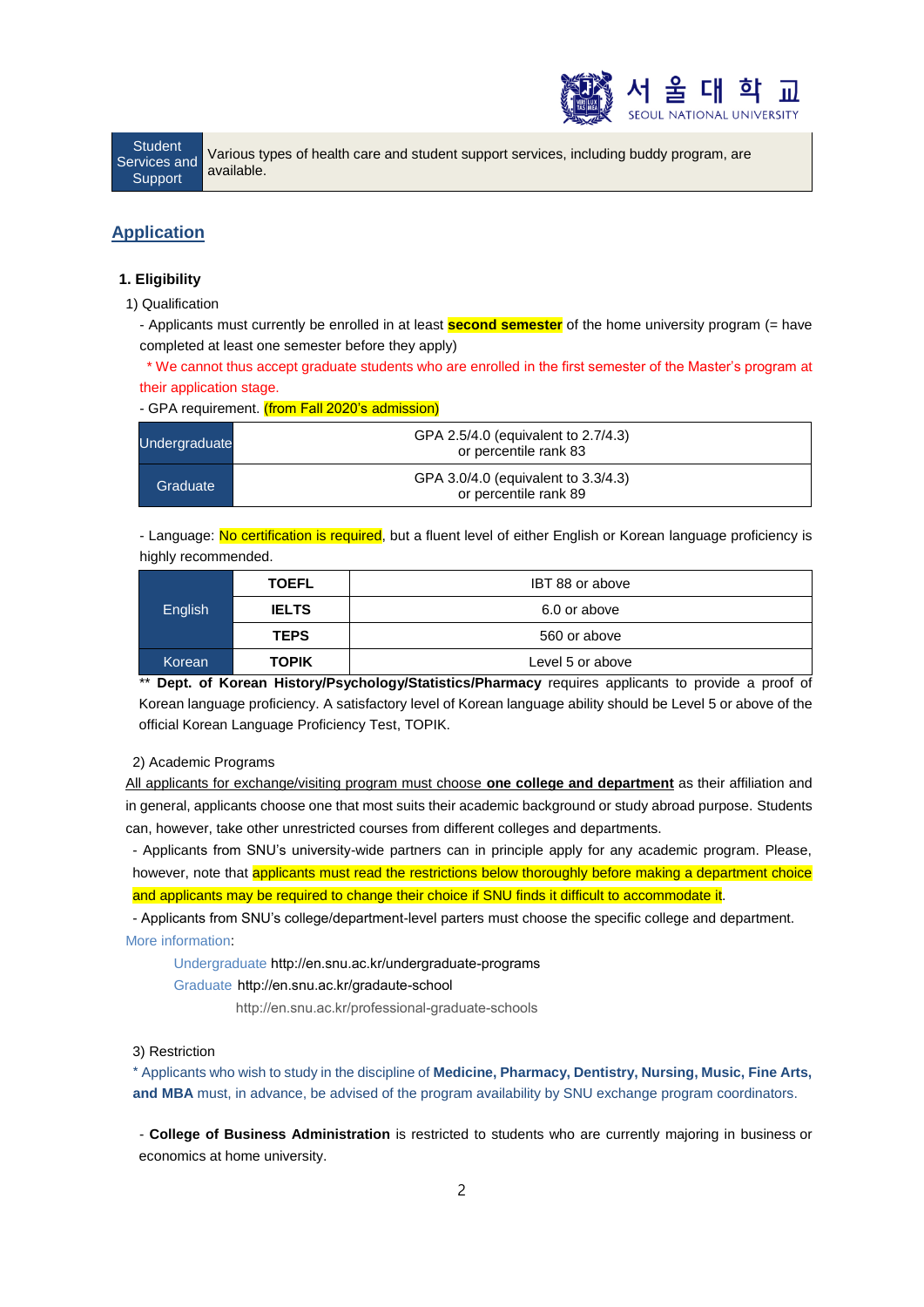

Considering the current lack of course capacity for exchange students, CBA has decided that from Fall 2019's admission, they will **strictly control the number of accepted exchange students to CBA** to provide quality education and better administrative support. In this regard, it is more likely than the past that students who apply for CBA **might get rejected** during the screening procedure.

- **Undergraduate** applicants for **Dept. of Computer Science and Engineering** must have earned at least 15 credits in CSE-related courses (one credit corresponds to 15 lecture hours or 30 lab hours). This must be explicitly shown on the official transcript; if not, additional proof must be presented by the student.

Starting from Spring 2020's admission, CSE has decided to **control the number of accepted exchange students on the undergraduate-level**, due to lack of course capacity and placement. During the screening procedure, various criteria (including GPA) could be used in determining acceptance.

- **Dept. of Korean History/Psychology/Statistics/Pharmacy** requires applicants to provide a proof of Korean language proficiency. A satisfactory level of Korean language ability should be Level 5 or above of the official Korean Language Proficiency Test, TOPIK.

- **- College of Law** is NOT available to undergraduate level students from Spring 2018.
	- \*School of Law, a specialized law school for graduate level students, instead, will be open to undergraduate students from Fall 2018. Please note that these undergraduate students will be enrolled as graduate (Master's) students in SNU law school during their study.
- **Dept. of Vocal Music** is restricted to students who are currently studying vocal music at home university.
- **College of Medicine** is NO longer available to exchange students.

- **School of Dentistry** is open only to graduate students currently enrolled in a Master's program at School of Dentistry or the equivalent at home university.

- **Graduate School of Business (MBA program)** is restricted to current full-time MBA applicants at home university. Applicants must be aware that the academic system of MBA program differs from that of other programs (Details to be individually announced from the MBA coordinator). For further information about MBA courses, please visit SNU GSB website at gsb.snu.ac.kr or contact MBA Office a[t mba@snu.ac.kr](mailto:mba@snu.ac.kr) .

# **2. Application Procedure**

| <b>Semester</b>  | <b>Nomination</b>   | <b>Application</b><br><b>Deadline</b> | <b>Screening</b><br><b>Procedure</b> | <b>Screening Result</b><br>Announcement | Acceptance<br><b>Package</b> |
|------------------|---------------------|---------------------------------------|--------------------------------------|-----------------------------------------|------------------------------|
| <b>Fall 2021</b> | <b>September 10</b> | <b>September 20</b>                   | October                              | <b>December</b>                         | <b>December</b>              |

### **3. Document Submission**

**- Important Notes**: Exchange program applicants can complete application **by online submission of the required documents**. However, visiting program applicants must complete **both online and postal submission** of the documents.

- All documents should be submitted in original or verified as an official copy (stamped), and should be in Korean or in English. If the documents are not in Korean or in English, applicants must have them translated in Korean or in English and certified and sealed by the authorized body.

- Application documents are non-returnable once submitted to SNU.

- Please be aware that SNU cannot process applications if there is any missing document or information.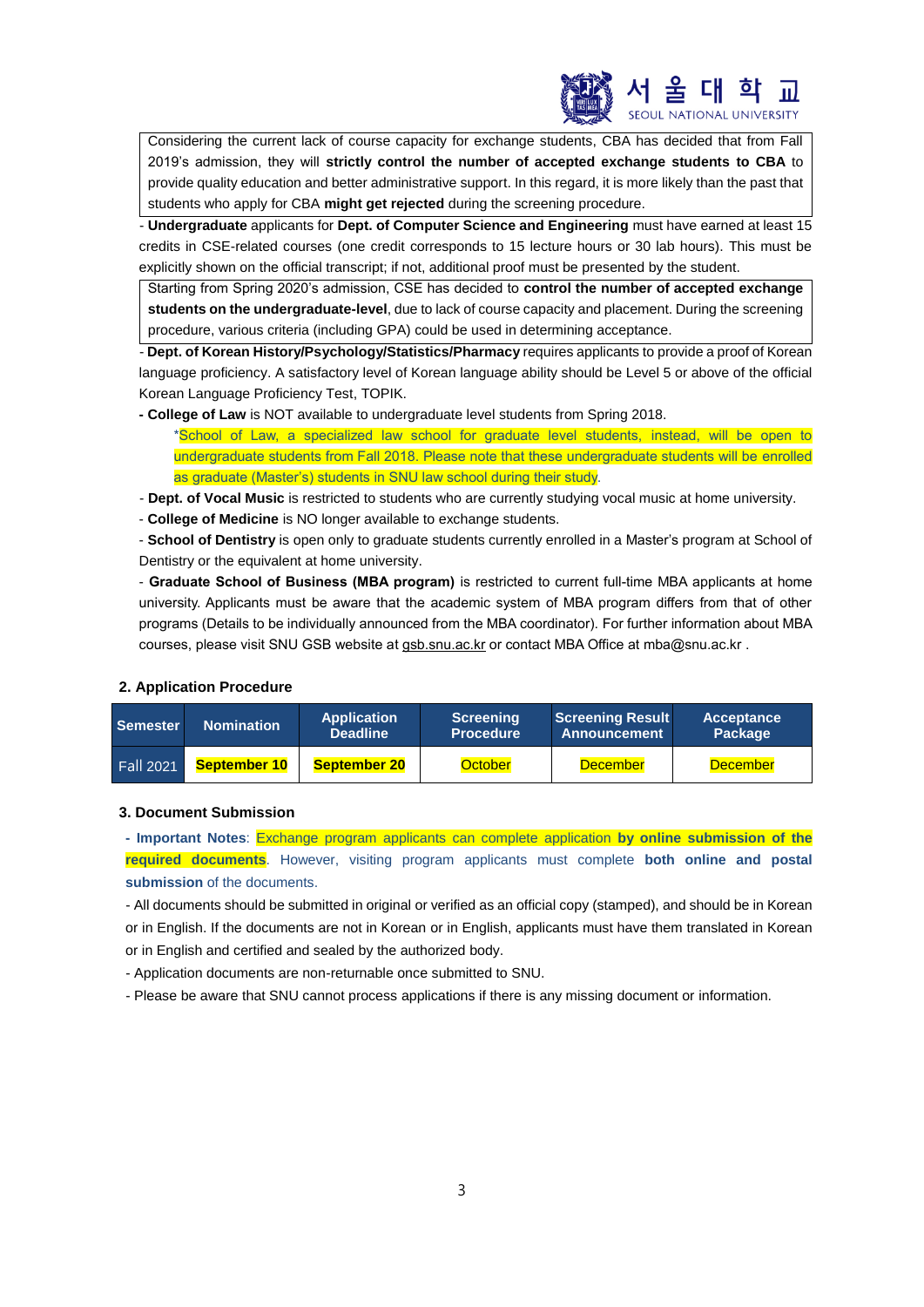

The required documents for applicants are as follows:

|   | <b>List of Required Documents</b>                                                                                                                                                                         | <b>Notes</b>                                                                                                                                                                                                                                                                                                                                                                                                     |  |
|---|-----------------------------------------------------------------------------------------------------------------------------------------------------------------------------------------------------------|------------------------------------------------------------------------------------------------------------------------------------------------------------------------------------------------------------------------------------------------------------------------------------------------------------------------------------------------------------------------------------------------------------------|--|
| A | <b>Online Application</b><br>*Once officially nominated by home university, applicants will receive detailed<br>information on how to log in and file an application from the designated SNU coordinator. | Exchange program<br>applicants should upload                                                                                                                                                                                                                                                                                                                                                                     |  |
| в | Certificate of Enrollment at Home University                                                                                                                                                              | the scanned copies of the                                                                                                                                                                                                                                                                                                                                                                                        |  |
| C | <b>Official Academic Transcript</b>                                                                                                                                                                       | documents to the<br>application system.                                                                                                                                                                                                                                                                                                                                                                          |  |
| D | Statement of Purpose (Free Essay in English or Korean)                                                                                                                                                    |                                                                                                                                                                                                                                                                                                                                                                                                                  |  |
| Е | Passport Copy (Personal Information Page)                                                                                                                                                                 | - The passport must be<br>valid during the<br>prospective stay in Korea.                                                                                                                                                                                                                                                                                                                                         |  |
| F | One Letter of Recommendation from a Professor at Home University                                                                                                                                          | - SNU template available<br>- Optional; mandatory for<br><b>Graduate School of</b><br><b>International Studies</b><br>(GSIS) applicants, though<br>- The sealed letter of<br>recommendation must be<br>obtained by the applicant<br>and submitted to the<br>exchange program<br>coordinator. The<br>coordinator can open the<br>letter, scan it, and send it<br>to the designated SNU<br>coordinator via e-mail. |  |
| G | Portfolio: Photographs of works/Recording of performances                                                                                                                                                 | - Fine Arts, Music, and<br><b>Physical Education</b><br>applicants only                                                                                                                                                                                                                                                                                                                                          |  |
| н | <b>Financial Certificates</b><br>*Please refer to the OIA website for more information.                                                                                                                   | - SNU template available<br>- Non-Korean visiting<br>program applicants only                                                                                                                                                                                                                                                                                                                                     |  |
|   | Application Fee (82,000 KRW)                                                                                                                                                                              | - Visiting program<br>applicants only                                                                                                                                                                                                                                                                                                                                                                            |  |

### **4. Screening Procedure**

SNU OIA initially receives and reviews all applications to see if all the requirements have been met. The applications are then forwarded to the screening committee of each department that applicants chose to apply for. During the assessment, not every nominee will be successful; some may be rejected if their credentials do not meet the committee's expectation. When the decisions are made, OIA will announce the acceptance results to all applicants and home university. *Please note that OIA is not responsible for the selection process and its results.*

# **5. Acceptance Package**

Acceptance package encloses a Certificate of Admission (CoA, for non-Korean nationals), an official Letter of Acceptance, and other information necessary for pre-arrival. The package will be electronically sent to the accepted students shortly after the acceptance announcement.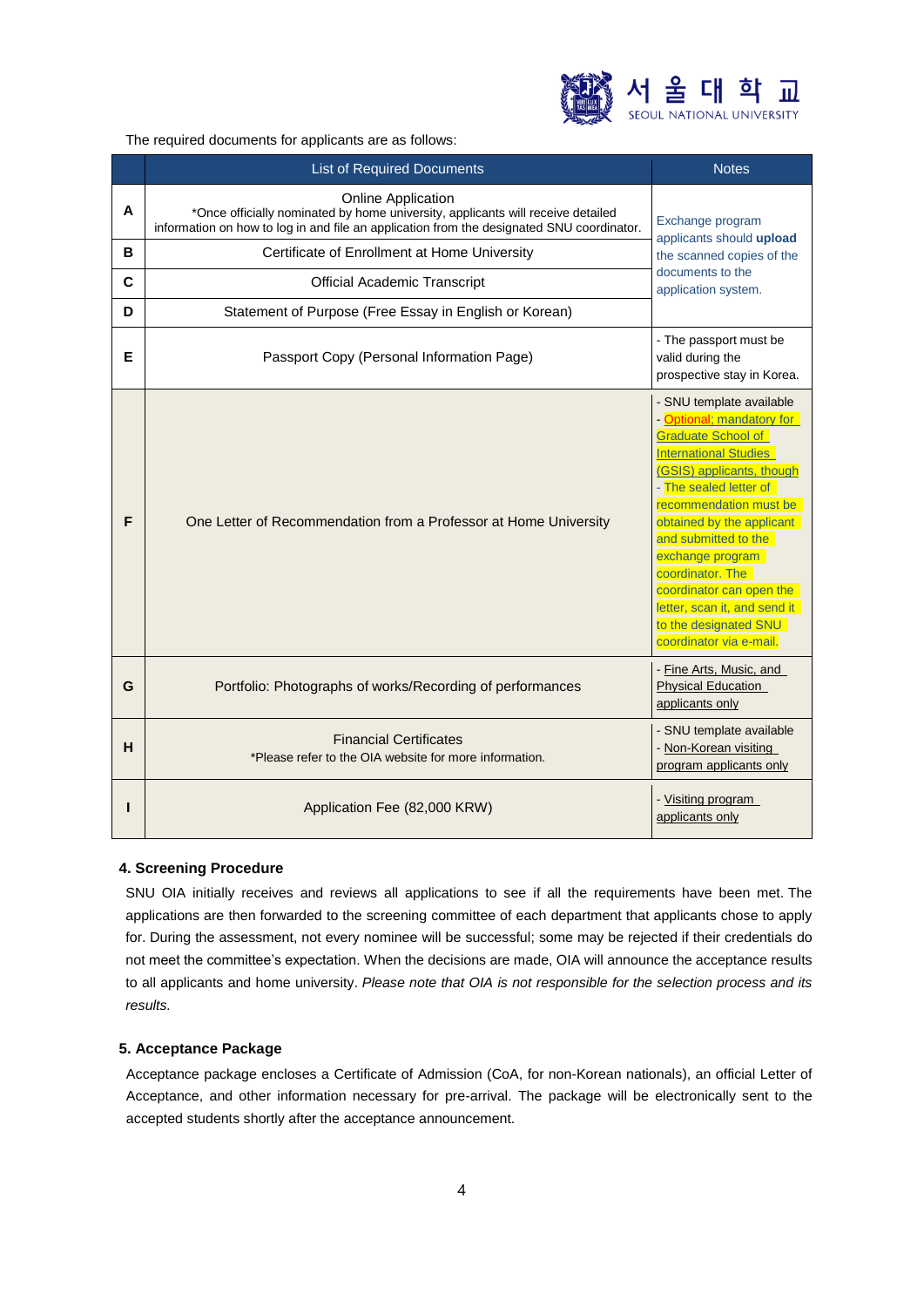

# **Academics**

### **1. Academic Calendar**

| Semester | Welcome<br><b>Orientation</b> | <b>Dates</b>                                                                                               | <b>Grades Published</b> | <b>Official Transcript</b><br><b>Issuance</b> |
|----------|-------------------------------|------------------------------------------------------------------------------------------------------------|-------------------------|-----------------------------------------------|
| Spring   | February 28<br>(tentative)    | March $1 -$ June 14<br>(Final exams and paper deadlines can be seated<br>until the end of June.)           | Early-July              | Mid-July                                      |
| Fall     | August 31<br>(tentative)      | September 1 - December 14<br>(Final exams and paper deadlines can be seated<br>until the end of December.) | Early-January           | Mid-January                                   |

More information[: http://en.snu.ac.kr/academic-calendar](http://en.snu.ac.kr/academic-calendar)

# **2. Courses**

# **Regular Curriculum**

- The majority of courses are taught in Korean but each college and department offers some courses in English as well. The course catalog for the new semester is available at the beginning of January and July each year. Until then, applicants will have to refer to the previous year's catalog.

- Undergraduate students can take courses up to 18 credits and graduate students can take up to 12 credits. There is no minimum credit requirement that SNU imposes on exchange students.

- Korean universities use a credit system based on the number of lecture hours and 1 credit usually amounts to 15 lecture hours. For credit transferability and conversion criteria, applicants must refer to their home university's academic policy on study abroad.

- Course registration is held online a month before the semester begins; it is on a first-come first-served basis and exchange/visiting students are not guaranteed with registering courses they wish to take. More information: [http://sugang.snu.ac.kr](http://sugang.snu.ac.kr/)

# **Korean Language Program (KLP)**

SNU Language Education Institute (LEI) offers credit-bearing Korean Language Programs (KLP) on a fee-paying, extracurricular basis. For exchange students taking KLP, SNU OIA will provide financial support to encourage international students to learn Korean language and culture.

More information: <https://lei.snu.ac.kr/mobile/en/klec/main/main.jsp>

# **3. Academic Transcript**

For exchange students, SNU OIA will post one official academic transcript to home university by the Mid-August and February for each semester. Visiting students, however, must request for its issuance in person at SNU Division of Educational Affairs.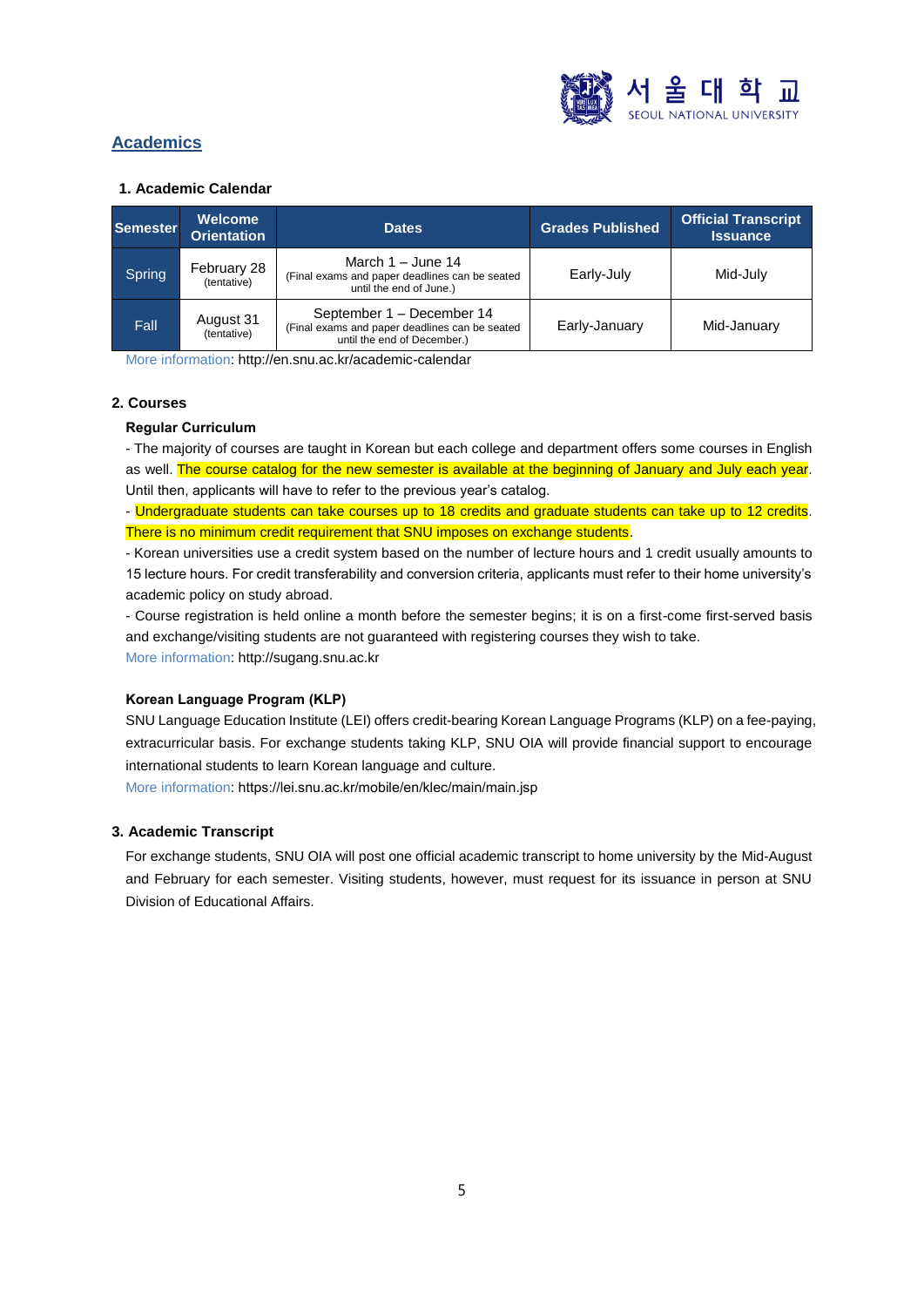

# **Student Life**

# **1. Visa & Immigration**

### **Student Visa**

A student visa (D-2) is required for every non-Korean student who will be studying in Korea, and it must be acquired before entering Korea. In most cases, exchange/visiting students can acquire their D-2 visa easily when they present the Certificate of Admission (CoA), issued by SNU, to the relevant officials in home country. For detailed information on the visa application process, students must contact the nearest Korean embassy/consulate or refer to [http://www.hikorea.go.kr](http://www.hikorea.go.kr/)

### **Alien Registration**

After arrival in Korea, all international students who stay for more than 90 days are required to apply for alien registration through Korean immigration office. More detailed information will be provided before arrival.

### **2. Housing**

### **On-Campus Housing**

Exchange students can apply for on-campus housing, and there are two types of residence halls available on the main campus. More information: <http://dorm.snu.ac.kr/eng/>

*- Gwanak Residence Halls*: Double rooms or shared flats (double rooms) available for undergraduate students; single or double rooms available for graduate students

*- Global Residence Halls*: Double rooms or shared flats (single rooms) available for undergraduate and graduate students

★ Due to limited capacity, not all exchange students are accommodated to on-campus housing. The selection process is based on a lottery system organized by Gwanak Residence Halls and, if failed to be selected to the dormitory, exchange students must find off-campus housing on their own. The OIA does not provide assistance in finding off-campus housing.

# **Off-Campus Housing**

Off-campus housing is available around the campus. It is students' own responsibilities to find accommodation outside the campus. More information: [http://oia.snu.ac.kr/page/c\\_housing\\_off.php](http://oia.snu.ac.kr/page/c_housing_off.php)

| <b>Estimated Cost for Living in Seoul</b> |                                                                                                                                                                          |  |
|-------------------------------------------|--------------------------------------------------------------------------------------------------------------------------------------------------------------------------|--|
| Housing                                   | (On-campus) $124,800 - 248,100$ / month (undergraduate)<br>190,000 - 293,000 KRW / month (graduate)<br>(Off-campus) 400,000 KRW - 800,000 KRW / month (deposit excluded) |  |
| <b>Local Transportation</b>               | 50,000 - 80,000 KRW / month<br>(A bus/subway ride costs 1,200 KRW.)                                                                                                      |  |
| <b>Meals</b>                              | 300,000 KRW / month<br>(On-campus meal costs $2,500 - 4,000$ KRW)                                                                                                        |  |
| <b>Books/School Supplies</b>              | 150,000 KRW / semester                                                                                                                                                   |  |
| Telecommunication                         | 20,000 KRW - 100,000 KRW / month                                                                                                                                         |  |
| <b>Personal Expenses</b>                  | 300,000 KRW / month                                                                                                                                                      |  |
|                                           | *Note: The estimation above may vary depending on personal budget.                                                                                                       |  |

# **3. Health Care & Well-being**

### **Health Insurance**

From March 2021, all non-Korean international students are mandatorily and automatically subscribed to Korea's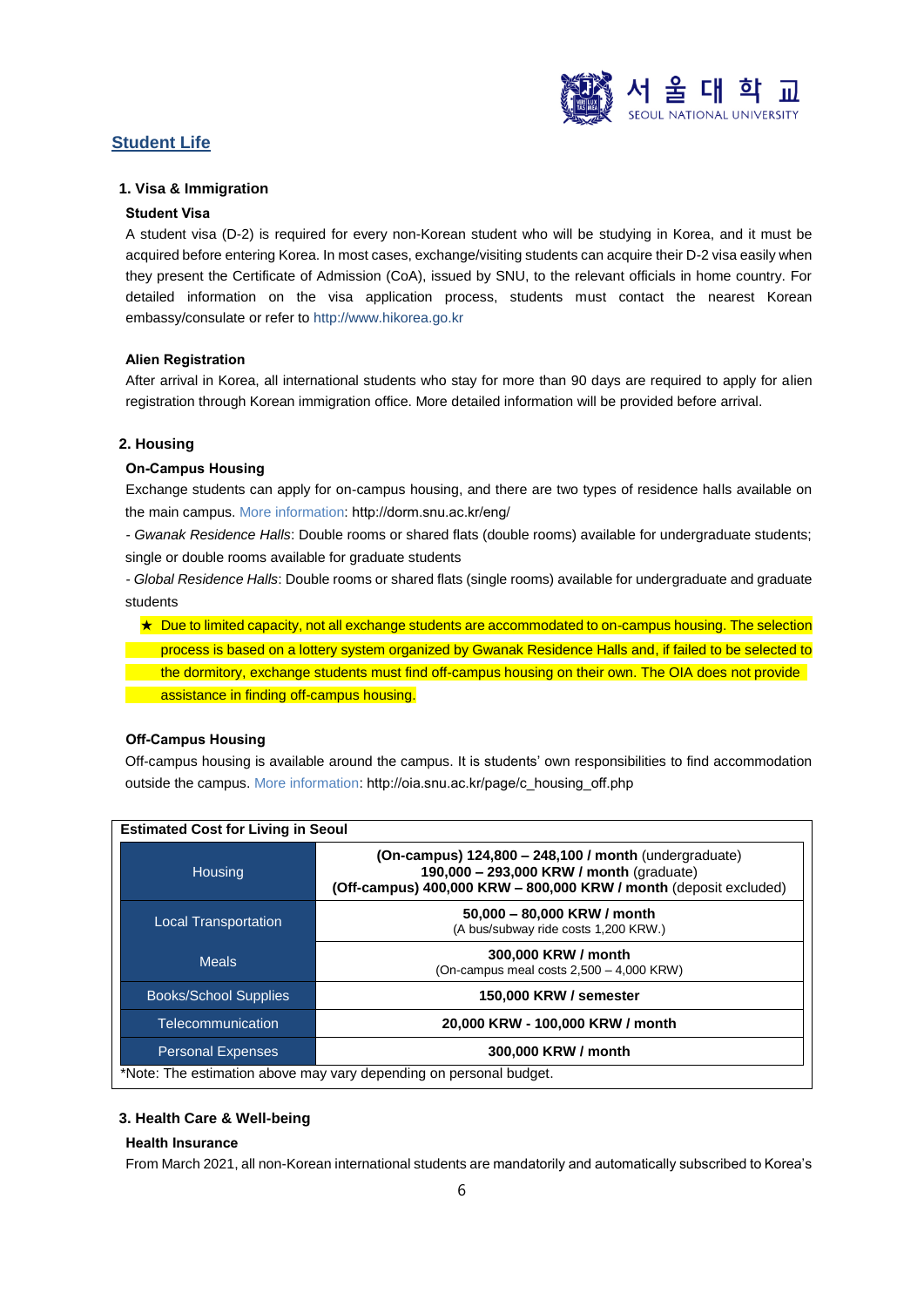

National Health Insurance (NHIS) upon the date of alien registration. Given that administrative process of alien registration takes about a month, it is expected that exchange/visiting students will be subscribed to KNHIS from April (for Spring semester) or from October (for Fall semester). NHIS will charge about 40,000 KRW (about 35 USD / 30 Euro) per month.

To fill the gap between students' arrival date and the NHIS's application date, it is strongly recommended to purchase a travel/study abroad medical insurance that covers until late-April (or late-October), which should cover potential medical expenses incurred by sickness and accident during the stay in Korea. No additional financial assistance can be provided by SNU.

### **SNU On-campus Health Service Center (SNUHSC)**

Conveniently located in the center of the campus, SNUHSC runs a comprehensive primary care clinic and various specialty clinics in cooperation with SNU Hospital (SNUHC) and SNU Dental Hospital (SNUDH). It also provides a range of health checkup, immunizations, and medical tests, including Family Medicine, Psychiatry, Ear/Nose/Throat, Dermatology, Ophthalmology, Gynecology, Orthopedics, Smoking Cessation Clinic, and Dentistry. More information:<http://health4u.snu.ac.kr/en/home.do>

### **Mental Health**

*- SNU Health Service Center*: SNUHSC offers multiple therapeutic programs, including stress clinic, neurofeedback, biofeedback, and group therapy, along with various campaigns and education programs.

*- SNU Center for Campus Life & Culture*: The center offers a variety of types of professional counseling programs, including English counseling services for international students.

More information: http://snucounsel.snu.ac.kr/psyhealthup/foreginerCounsel.do

### **Disabilities**

SNU Center for Students with Disabilities, located in the campus center, facilitates academic accommodations and services for students with disabilities so that these students have equal access to any on-campus facilities and offerings and fully immerse themselves into campus life. It is strongly advised that students with disabilities contact SNU OIA as early as possible to inform their necessities.

More information: https://snudanbi.snu.ac.kr/en/

# **4. Student Support & Activities**

### **S-CARD**

With a student ID card, namely S-CARD, exchange/visiting students can take advantage of access to on-campus facilities and get a discount at designated cafeterias.

### **SNU Buddy Program**

SNU Buddy was established in 2005 to help international exchange and visiting students settle in SNU and to build a real friendship and network. SNU domestic and international students by themselves organize intercultural events activities throughout the semester. Sign-up notice will be e-mailed to all incoming exchange/visiting students before the semester starts.

### **Student Club/Society**

There are a number of student activities and sports clubs at SNU, including musical bands, choir, orchestra, dance, painting, photography, student newspaper, traditional Korean music, travel clubs and SNU International Students Association (SISA). Sports clubs ranging from fencing, golf, basketball, rugby, scuba-diving, snowboard, ski, horse riding, baseball, yacht, judo, kendo, soccer, taekwondo, tennis, etc.

More information[: http://sisa.snu.ac.kr](http://sisa.snu.ac.kr/) [/ http://oia.snu.ac.kr/page/c\\_student\\_activities.php](http://oia.snu.ac.kr/page/c_student_activities.php)